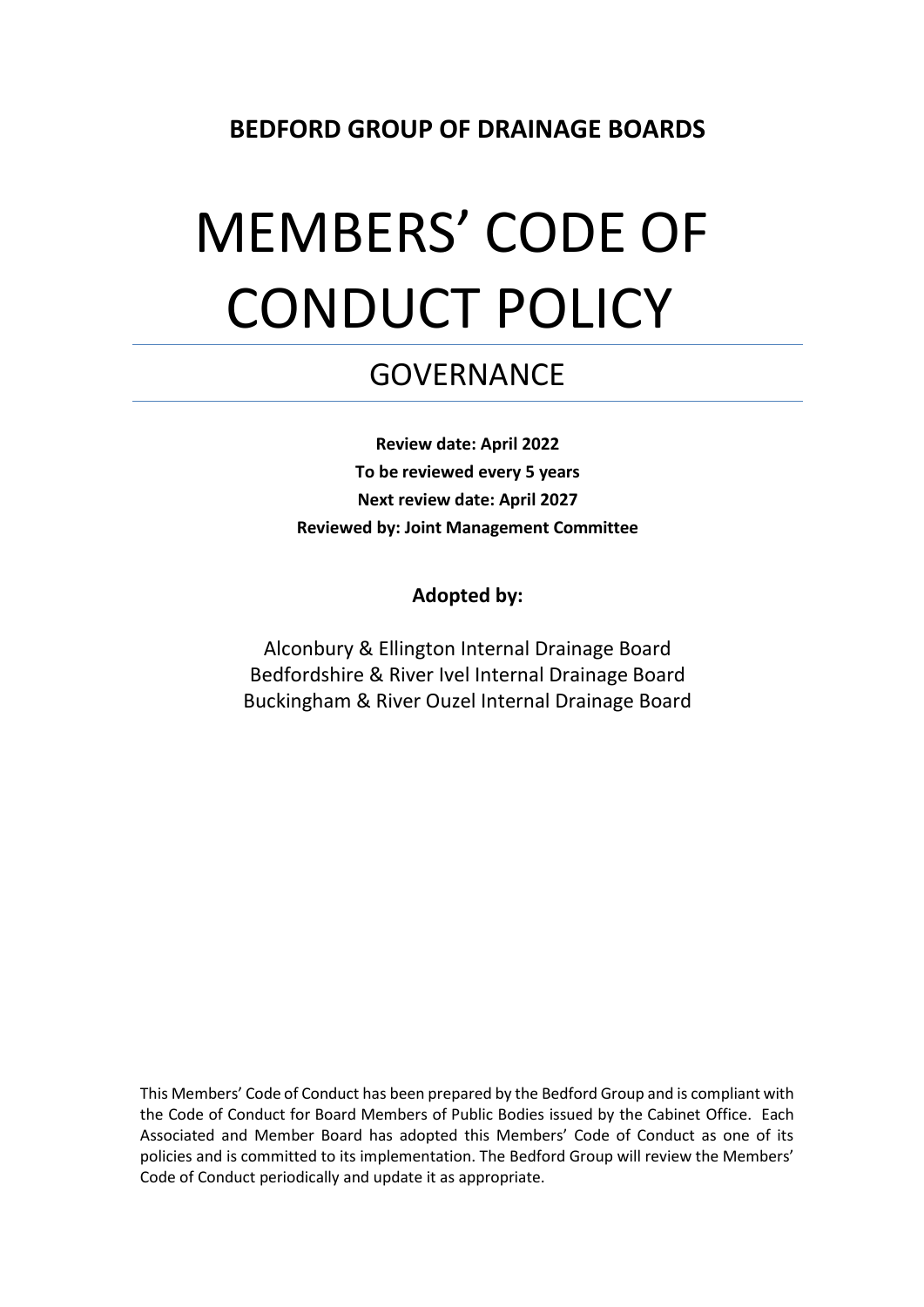

# **Contents**

| 12. EFFECT OF PREJUDICIAL INTERESTS ON PARTICIPATION OF DEBATE  10 |
|--------------------------------------------------------------------|
|                                                                    |
|                                                                    |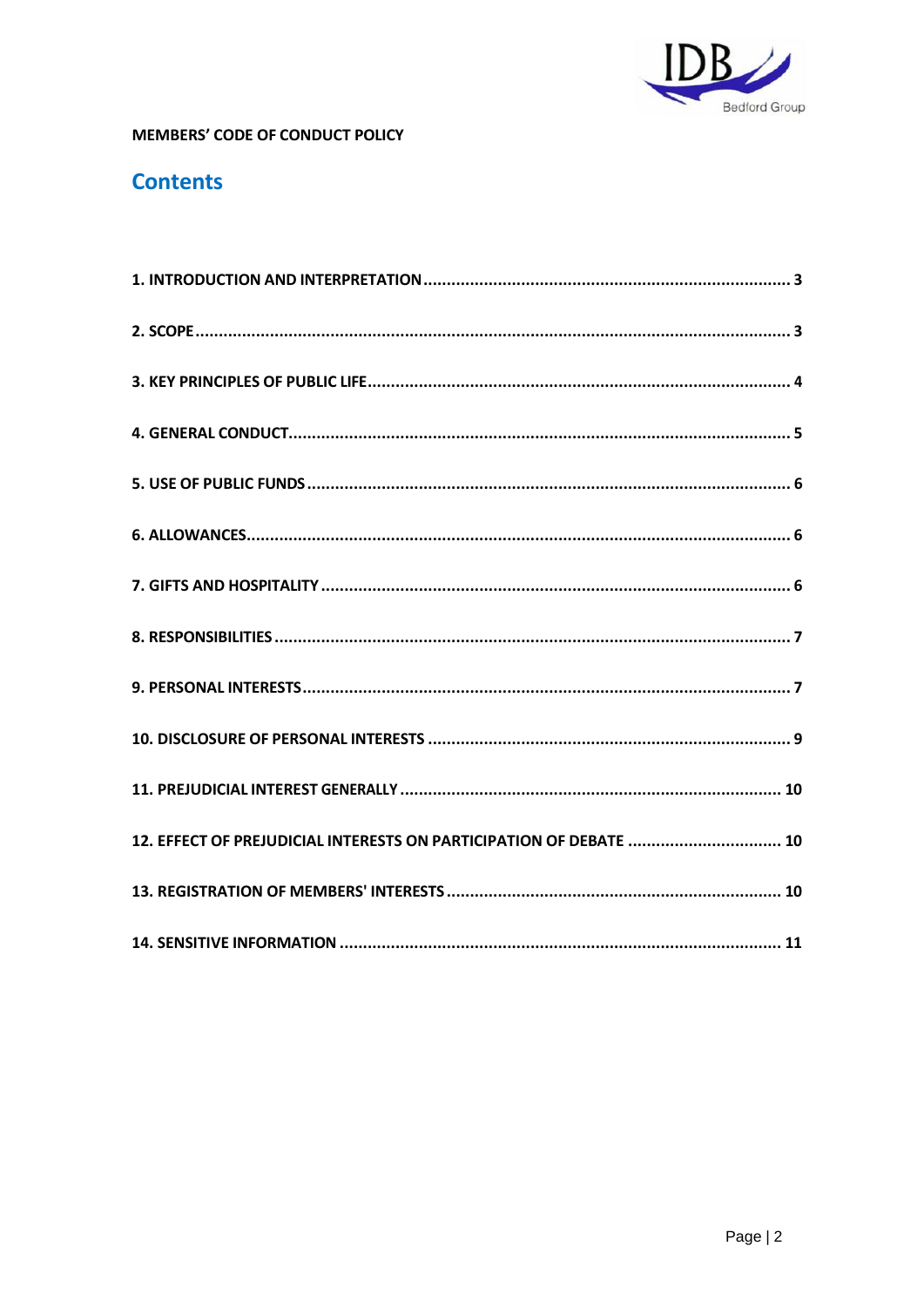

# **PART 1**

# **GENERAL PROVISIONS**

# <span id="page-2-0"></span>**1. Introduction and Interpretation**

- 1.1. This code applies to you as a member of an Internal Drainage Board.
- 1.2. In this code 'member' includes:
	- an appointed member;
	- an elected member;
	- a co-opted member, of an Internal Drainage Board.
- 1.3. As a member it is your responsibility to comply with the provisions of this Code.
- 1.4. In this code 'meeting' means any meeting of:
	- The Internal Drainage Board;
	- Any of the Internal Drainage Board's committees or sub-committees, joint committees or joint sub-committees.

# <span id="page-2-1"></span>**2. Scope**

- 2.1. Subject to paragraphs 2.2 to 2.5, you must comply with this Code whenever you:
	- (a) conduct the business of your Internal Drainage Board (which, in this Code, includes the business of the office to which you are elected or appointed); or
	- (b) act, claim to act or give the impression you are acting as a representative of your Internal Drainage Board, and references to your official capacity are construed accordingly.
- 2.2. Subject to paragraphs 2.3 and 2.4, this Code does not have effect in relation to your conduct other than where it is in your official capacity.
- 2.3. In addition to having effect in relation to conduct in your official capacity, paragraphs 4.2(c), 4.5 and 4.5(a) also have effect, at any other time, where that conduct constitutes a criminal offence for which you have been convicted.
- 2.4. Conduct to which this Code applies (whether that is conduct in your official capacity or conduct mentioned in paragraph 2.3) includes a criminal offence for which you are convicted (including an offence you committed before the date you took office, but for which you are convicted after that date).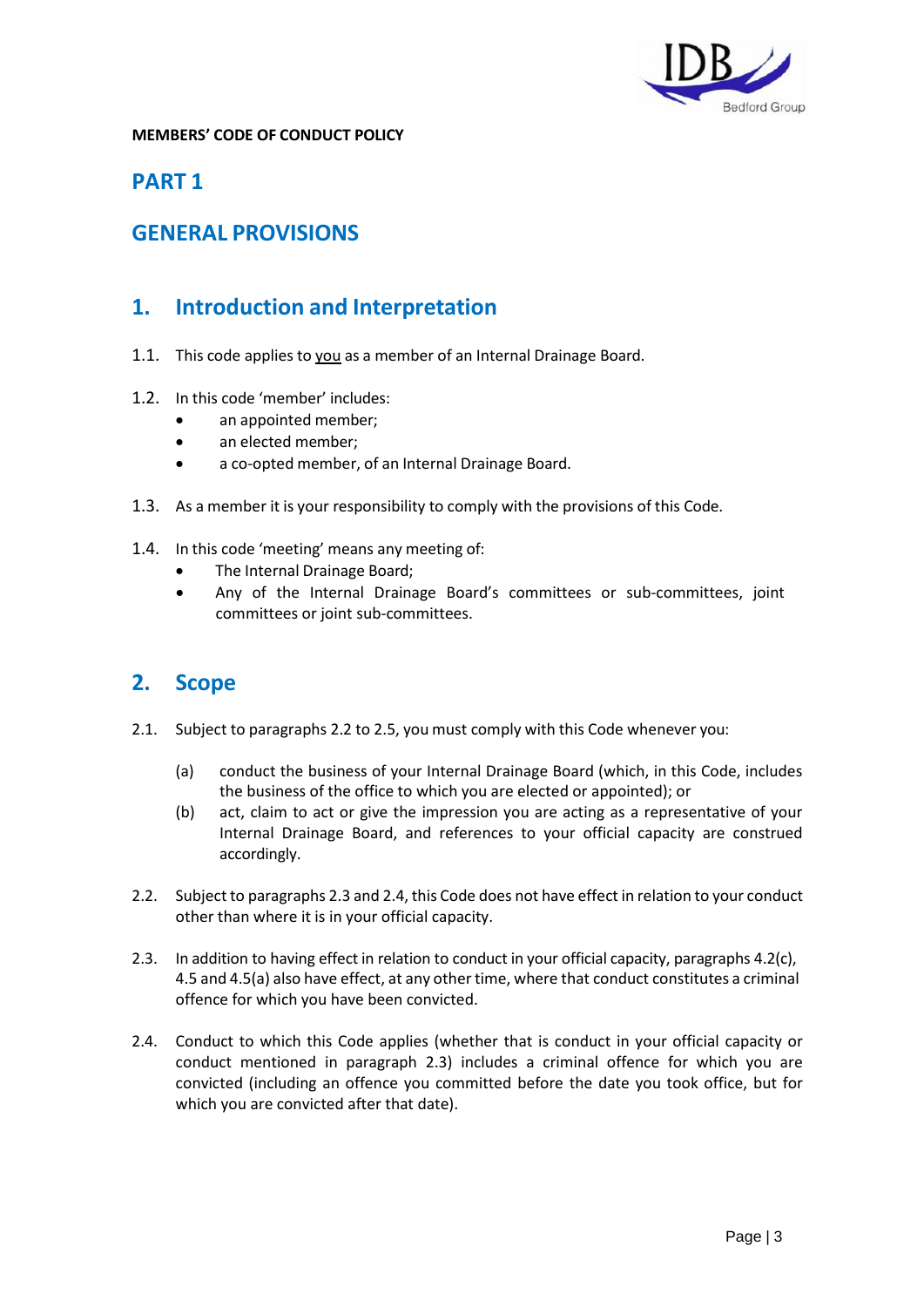

- 2.5. Where you act as a representative of your Internal Drainage Board:
	- (a) on another relevant Internal Drainage Board, you must, when acting for that other Internal Drainage Board, comply with that other Internal Drainage Board's code of conduct; or
	- (b) on any other body, you must, when acting for that other body, comply with your Internal Drainage Board's code of conduct, except and insofar as it conflicts with any other lawful obligations to which that other body may be subject.

# <span id="page-3-0"></span>**3. Key Principles of Public Life**

- 3.1. When acting as a member of an Internal Drainage Board you should behave in a manner consistent with the following principles to achieve good water management of the district, and maintain public confidence in the Internal Drainage Board:
	- (a) **SELFLESSNESS**: You should take decisions solely in terms of the public interest. You should not do so in order to gain financial or other material benefits for themselves, their family, or their friends;
	- (b) **INTEGRITY**: You should not place yourself under any financial or other obligation to outside individuals or organisations that might, or might be perceived to, influence you in the performance of your official duties;
	- (c) **OBJECTIVITY**: In carrying out public business, including making public appointments, awarding contracts, or recommending individuals for rewards and benefits, you should make choices on merit;
	- (d) **ACCOUNTABILITY**: You are accountable for your decisions and actions to the public and must submit yourself to whatever scrutiny is appropriate to your office;
	- (e) **OPENNESS**: You should be as open as possible about all the decisions and actions that you take. You should give reasons for your decisions and restrict information only when the wider public interest clearly demands;
	- (f) **HONESTY**: You have a duty to declare any private interests relating to your public duties and to take steps to resolve any conflicts arising in a way that protects the public interest;
	- (g) **PERSONAL JUDGEMENT**: You may take account of the views of others, including their political groups, but should reach your own conclusions on the issues before you and act in accordance with those conclusions;
	- (h) **RESPECT OF OTHERS**: You should promote equality by not discriminating unlawfully against any person, and by treating people with respect, regardless of their race, age, religion, gender, sexual orientation or disability. You should respect the impartiality and integrity of the Internal Drainage Board's statutory officers, and its other employees;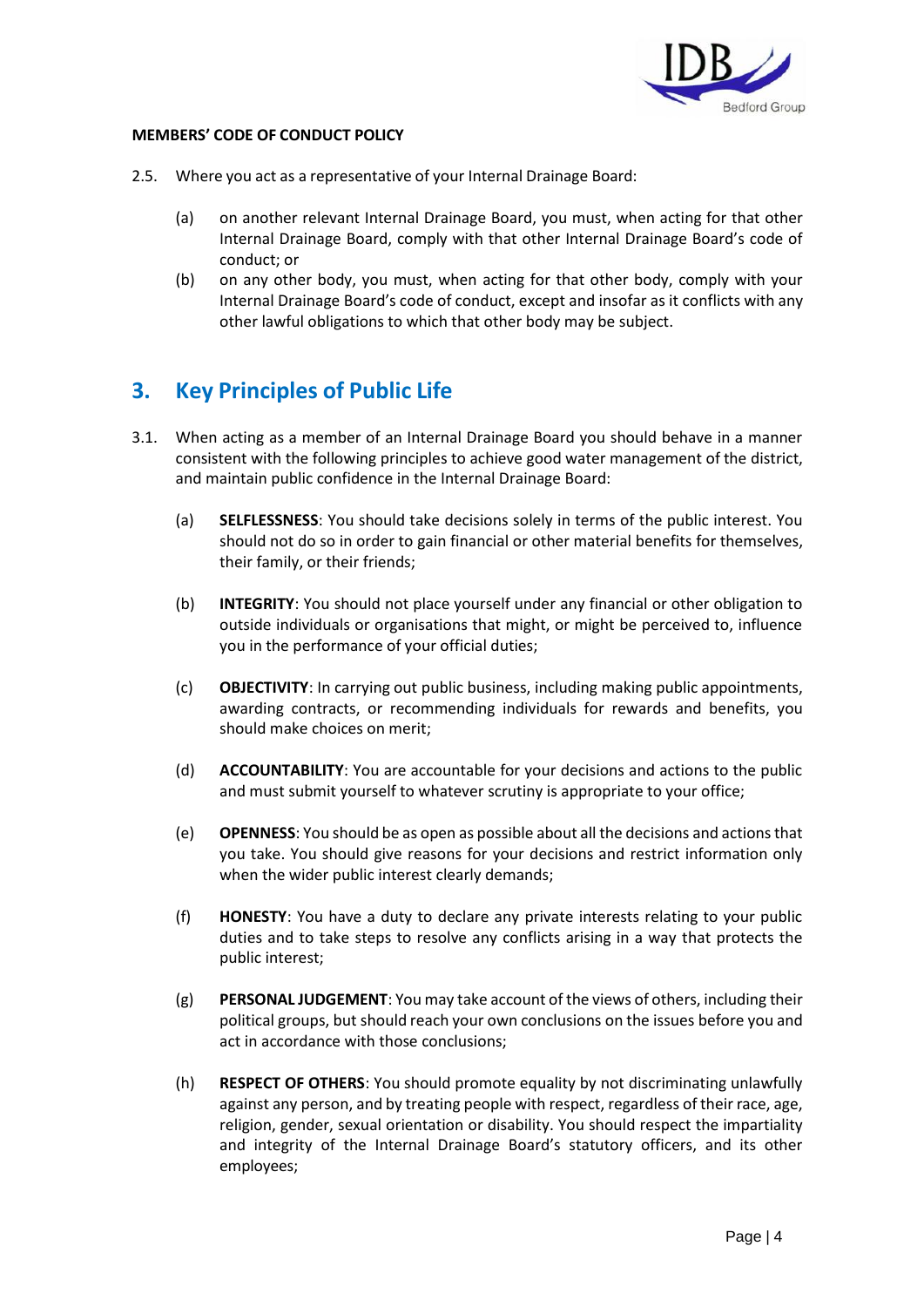

- (i) **DUTY TO UPHOLD THE LAW**: You should uphold the law and, on all occasions, act in accordance with the trust that the public is entitled to place in you; and
- (j) **LEADERSHIP**: You should promote and support these principles by leadership and example.

# <span id="page-4-0"></span>**4. General Conduct**

- 4.1. You must treat others, including employees and members of your Internal Drainage Board, with courtesy and respect.
- 4.2. You must not:
	- (a) do anything which may cause your Internal Drainage Board to breach the Equality Act 2010, as may be amended from time to time;
	- (b) bully any person;
	- (c) intimidate or attempt to intimidate any person who is or is likely to be:
		- a complainant,
		- a witness, or
		- involved in the administration of any investigation or proceedings, in relation to an allegation that a member (including yourself) has failed to comply with his or her Internal Drainage Board's code of conduct; or
	- (d) do anything which compromises or is likely to compromise the impartiality of those who work for, or on behalf of, your Internal Drainage Board.
	- (e) ask or encourage members or employees of your Internal Drainage Board to act in any way which would conflict with their own Code of Conduct.
- 4.3. You must not:
	- (a) disclose information given to you in confidence by anyone, or information acquired by you which you believe, or ought reasonably to be aware, is of a confidential nature, except where:
		- i) you have the consent of a person authorised to give it;
		- ii) you are required by law to do so;
		- iii) the disclosure is made to a third party for the purpose of obtaining professional advice provided that the third party agrees not to disclose the information to any other person; or
		- iv) the disclosure is:
			- (aa) reasonable and in the public interest; and
			- (ab) made in good faith and in compliance with the reasonable requirements of the Internal Drainage Board; or
	- (b) prevent another person from gaining access to information to which that person is entitled by law.
- 4.4. You must not conduct yourself in a manner which could reasonably be regarded as bringing your office or Internal Drainage Board into disrepute.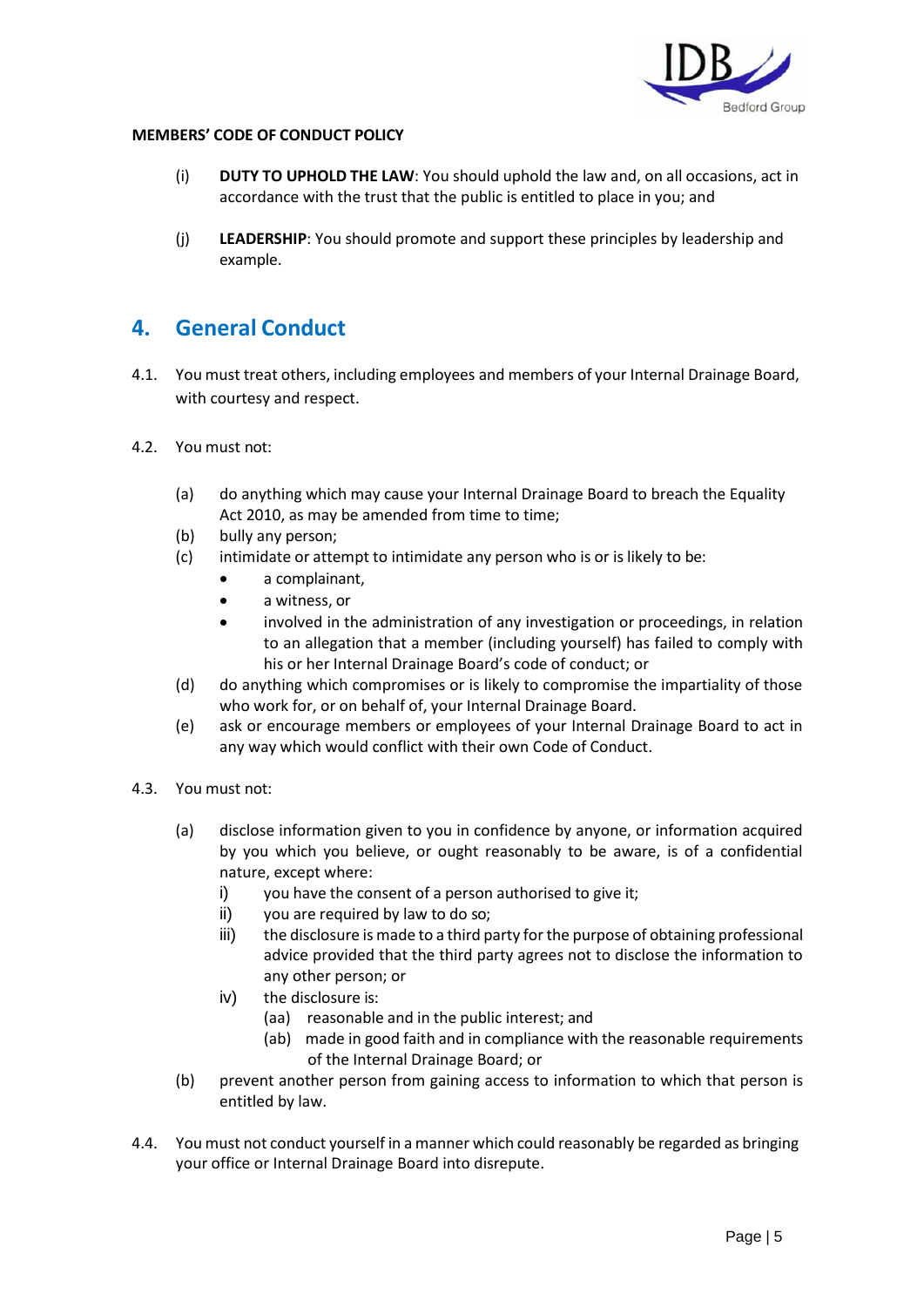

- 4.5. You may engage in political activity but should, at all times, remain conscious of your responsibilities as an Internal Drainage Board member and exercise proper discretion.
- 4.6. You must:
	- (a) not use or attempt to use your position as a member improperly to confer on or secure for yourself or any other person, an advantage or disadvantage; and
	- (b) when using or authorising the use by others of the resources of your Internal Drainage Board:
		- i) act in accordance with your Internal Drainage Board's reasonable requirements; and
		- ii) ensure that such resources are not used improperly for personal gain or political purposes (including party political purposes).
	- (c) always act in accordance with your Internal Drainage Board's Scheme of Delegation, Financial Regulations, Governance framework and other Rules, which the Board may from time to time determine.

# <span id="page-5-0"></span>**5. Use of Public Funds**

- 5.1. You have a duty to ensure the safeguarding of public funds and the proper custody of assets which have been publicly funded.
- 5.2. You must carry out your fiduciary obligations responsibly that is, take appropriate measures to ensure that the body uses resources efficiently, economically and effectively, avoiding waste and extravagance.

## <span id="page-5-1"></span>**6. Allowances**

6.1. You must comply with the rules set by the Internal Drainage Board regarding remuneration, allowances and expenses. It is your responsibility to ensure compliance with all relevant HM Revenue and Customs' requirements concerning payments, including expenses.

# <span id="page-5-2"></span>**7. Gifts and Hospitality**

- 7.1. You must not accept any gifts or hospitality which might, or might reasonably appear to, compromise your personal judgement or integrity or place you under an improper obligation.
- 7.2. You must never canvass or seek gifts or hospitality.
- 7.3. You must comply with the rules set by the body on the acceptance of gifts and hospitality. You should inform the Chief Executive (or equivalent) of any offer of gifts or hospitality and ensure that, where a gift or hospitality is accepted, this is recorded in a public register in line with the rules set by the body.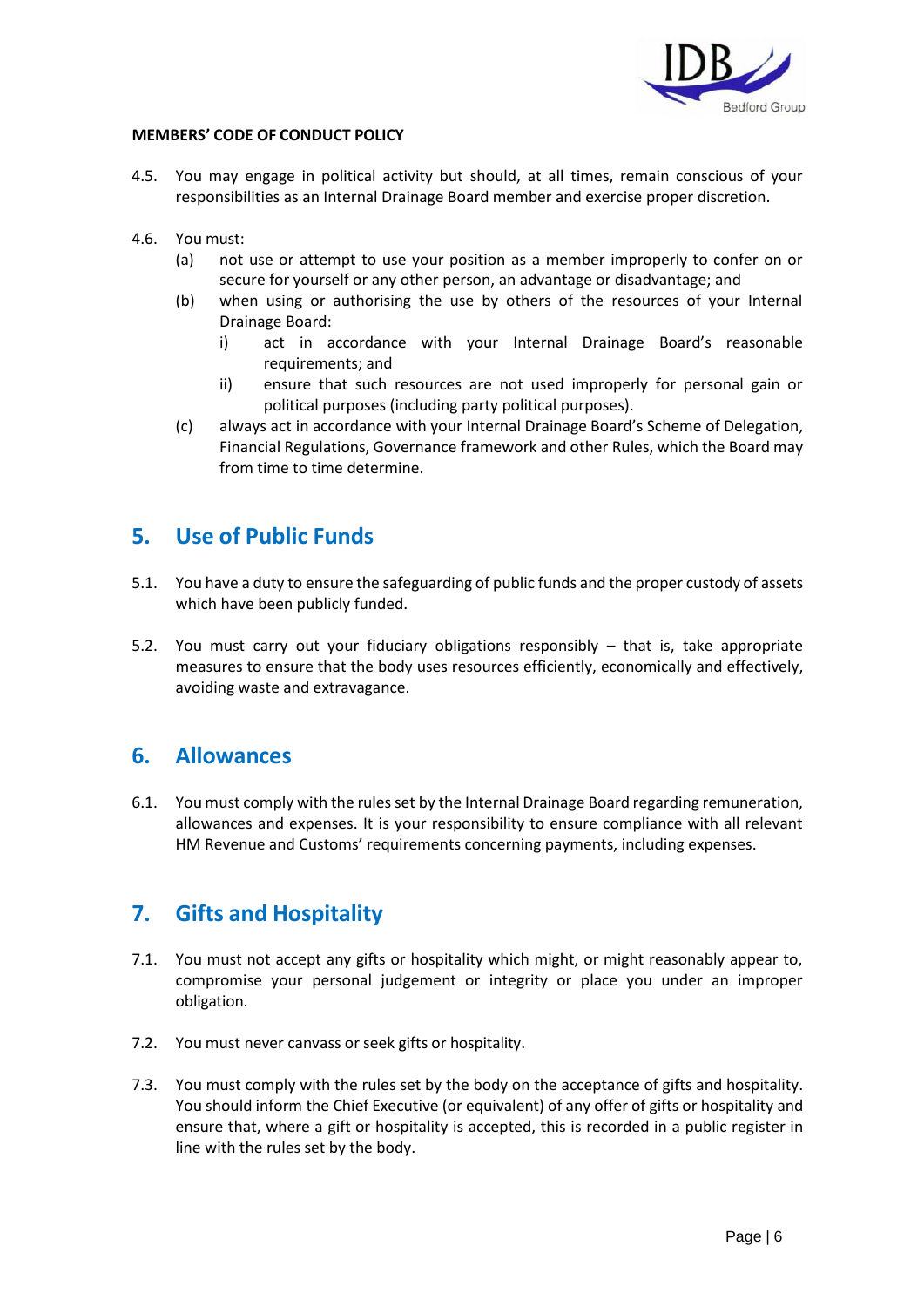

7.4. You are responsible for your decisions on the acceptance of gifts or hospitality and for ensuring that any gifts or hospitality accepted can stand up to public scrutiny and do not bring the public body into disrepute.

# <span id="page-6-0"></span>**8. Responsibilities**

- 8.1. You should play a full and active role in the work of the Internal Drainage Board. You should fulfil your duties and responsibilities responsibly and, at all times, act in good faith and in the best interests of the Board.
- 8.2. You should deal with the public and their affairs fairly, efficiently, promptly, effectively and sensitively, to the best of your ability. You must not act in a way that unjustifiably favours or discriminates against particular individuals or interests.
- 8.3. You must comply with any statutory or administrative requirements relating to your post.
- 8.4. You should respect the principle of collective decision-making and corporate responsibility. This means that, once the Board has made a decision, you should support that decision.
- 8.5. You must not use, or attempt to use, the opportunity of public service to promote your personal interests or those of any connected person, firm, business or other organisation.
- 8.6. You should act in the interests of the Board as a whole and not as a representative or delegate of the body by whom you are appointed. You must not use your position as a Board Member except for the benefit of the Board.
- 8.7. As a Board Member you have duties and responsibilities analogous to those of directors of companies, who owe a fiduciary duty to the company and must exercise independent judgement.
- 8.8. If a bare majority of the Board, with due cause, consider that you have not acted within this Code of Conduct for Members you should consider resigning as a Member of the Board forthwith.

# **PART 2**

# **MEMBERS' INTERESTS**

# <span id="page-6-1"></span>**9. Personal Interests**

- 9.1. You must ensure that no conflict arises, or could reasonably be perceived to arise, between your public duties and your personal interests – financial or otherwise.
- 9.2. You must comply with the rules of the Board on handling conflicts of interests set out in paragraphs 10 to 14.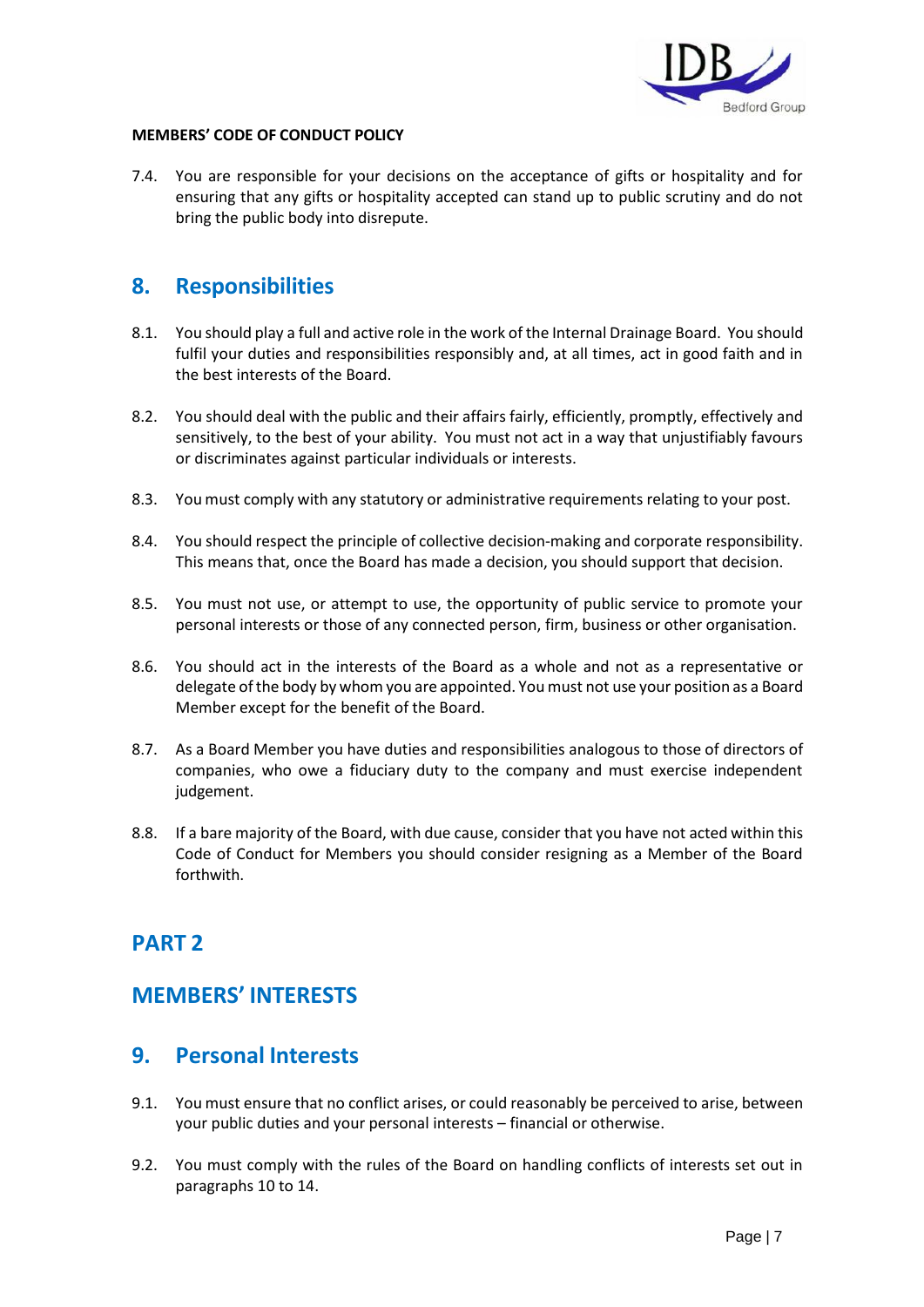

- 9.3. You must remove yourself from the discussion or determination of matters in which you have a financial interest. In matters in which you have a non-financial interest, you should not participate in the discussion or determination of a matter where the interest might suggest a danger of bias.
- 9.4. When considering what non-financial interests should be declared, you should ask yourself whether a member of the public, acting reasonably, would consider that the interest in question might influence your words, actions or decisions.
- 9.5. It is your responsibility to ensure that you are familiar with the Board's rules on handling conflicts of interests, that you comply with these rules and that your entry in the Board's register of members' interests is accurate and up-to-date.
- 9.6. You have a personal interest in any business of your Internal Drainage Board where either:
	- (a) it relates to or is likely to affect;
		- i) anybody of which you are a member or in a position of general control or management and to which you are appointed or nominated by your Internal Drainage Board;
		- ii) anybody:
			- (aa) exercising functions of a public nature;
			- (ab) directed to charitable purposes; or
			- (ac) one of whose principal purposes includes the influence of public opinion or policy (including any political party or trade union),
			- of which you are a member or in a position of general control or management;
		- iii) any employment or business carried on by you;
		- iv) any person or body who employs or has appointed you;
		- v) any person or body, other than a relevant Internal Drainage Board, who has made a payment to you in respect of your election or any expenses incurred by you in carrying out your duties;
		- vi) any person or body who has a place of business or land in your Internal Drainage Board's area, and in whom you have a beneficial interest in a class of securities of that person or body that exceeds the nominal value of £25,000 or one hundredth of the total issued share capital (whichever is the lower);
		- vii) any contract for goods, services or works made between your Internal Drainage Board and you or a firm in which you are a partner, a company of which you are a remunerated director, or a person or body of the description specified in paragraph (vi);
		- viii) the interests of any person from whom you have received a gift or hospitality with an estimated value of at least £30, or other amount as may be amended by the Board from time to time by statutory resolution;
		- ix) any land in your Internal Drainage Board's area in which you have a beneficial interest;
		- x) any land where the landlord is your Internal Drainage Board and you are, or a firm in which you are a partner, a company of which you are a remunerated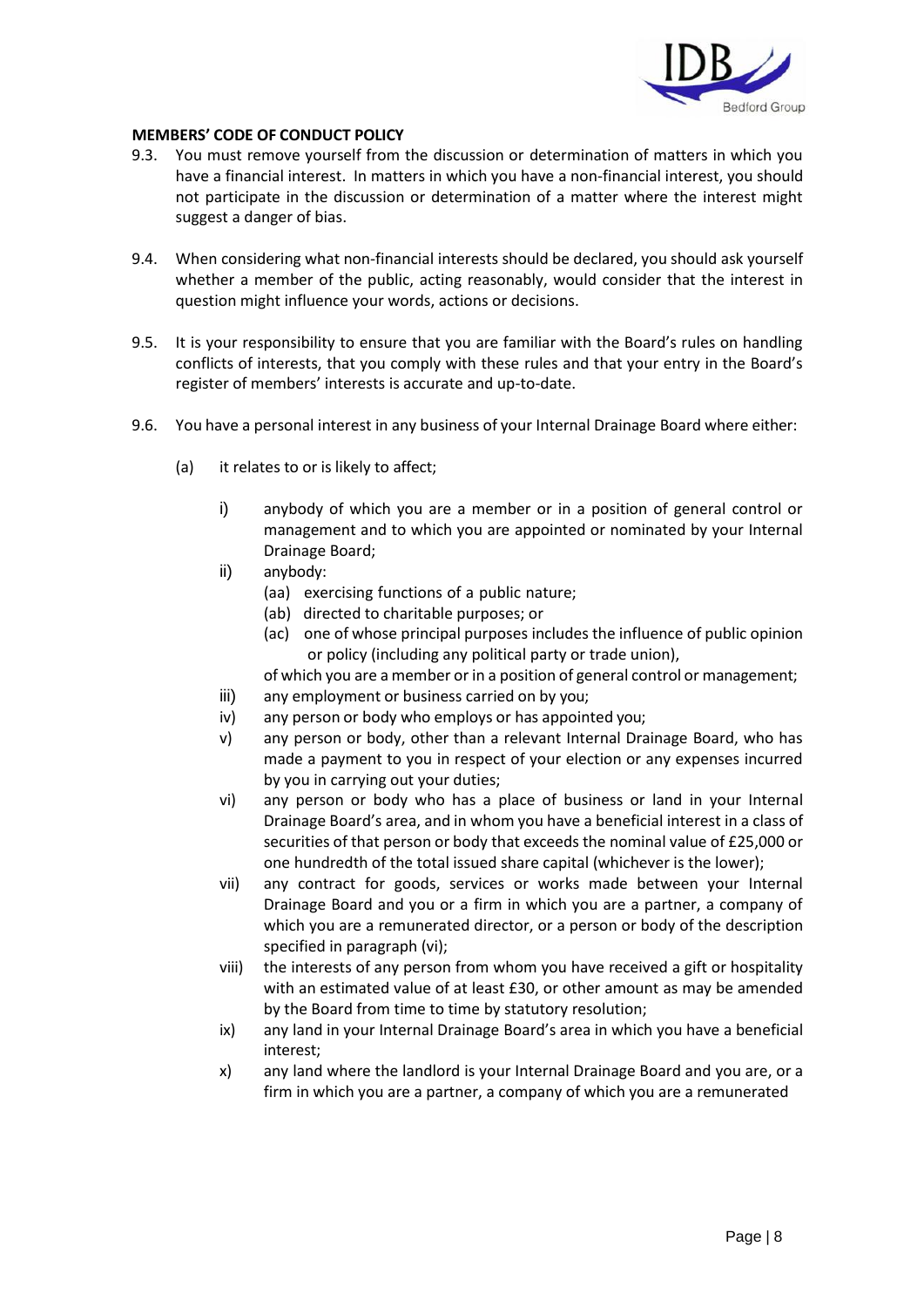

director, or a person or body of the description specified in paragraph (vi) is, the tenant;

- xi) any land in the Internal Drainage Board's area for which you have a licence (alone or jointly with others) to occupy for 28 days or longer; or
- (a) a decision in relation to that business might reasonably be regarded as affecting your well-being or financial position or the well-being or financial position of a relevant person to a greater extent than the majority of:
	- i) other council tax payers, or
	- ii) ratepayers or inhabitants of the electoral division affected by the decision;
- 9.7. In paragraph 9.6(b), a relevant person is:
	- (a) a member of your family or any person with whom you have a close association;
	- (b) any person or body who employs or has appointed such persons, any firm in which they are a partner, or any company of which they are directors;
	- (c) any person or body in whom such persons have a beneficial interest in a class of securities exceeding the nominal value of £25,000; or
	- (d) any body of a type described in paragraph 9.6(a)i or 9.6(a)ii.

# <span id="page-8-0"></span>**10. Disclosure of Personal Interests**

- 10.1. Subject to paragraphs 10.2 to 10.5, where you have a personal interest in any business of your Internal Drainage Board and you attend a meeting of your Internal Drainage Board at which the business is considered, you must disclose to that meeting the existence and nature of that interest at the commencement of that consideration, or when the interest becomes apparent.
- 10.2. Where you have a personal interest in any business of your Internal Drainage Board which relates to or is likely to affect a person described in paragraph 9.6(a)ii(aa), you need only disclose to the meeting the existence and nature of that interest when you address the meeting on that business.
- 10.3. Where you have a personal interest in any business of the Internal Drainage Board of the type mentioned in paragraph 9.6(a)viii, you need not disclose the nature or existence of that interest to the meeting if the interest was registered more than three years before the date of the meeting.
- 10.4. Paragraph 10.1 only applies where you are aware or ought reasonably to be aware of the existence of the personal interest.
- 10.5. Where you have a personal interest but, by virtue of paragraph 14, sensitive information relating to it is not registered in your Internal Drainage Board's register of members' interests, you must indicate to the meeting that you have a personal interest, but need not disclose the sensitive information to the meeting.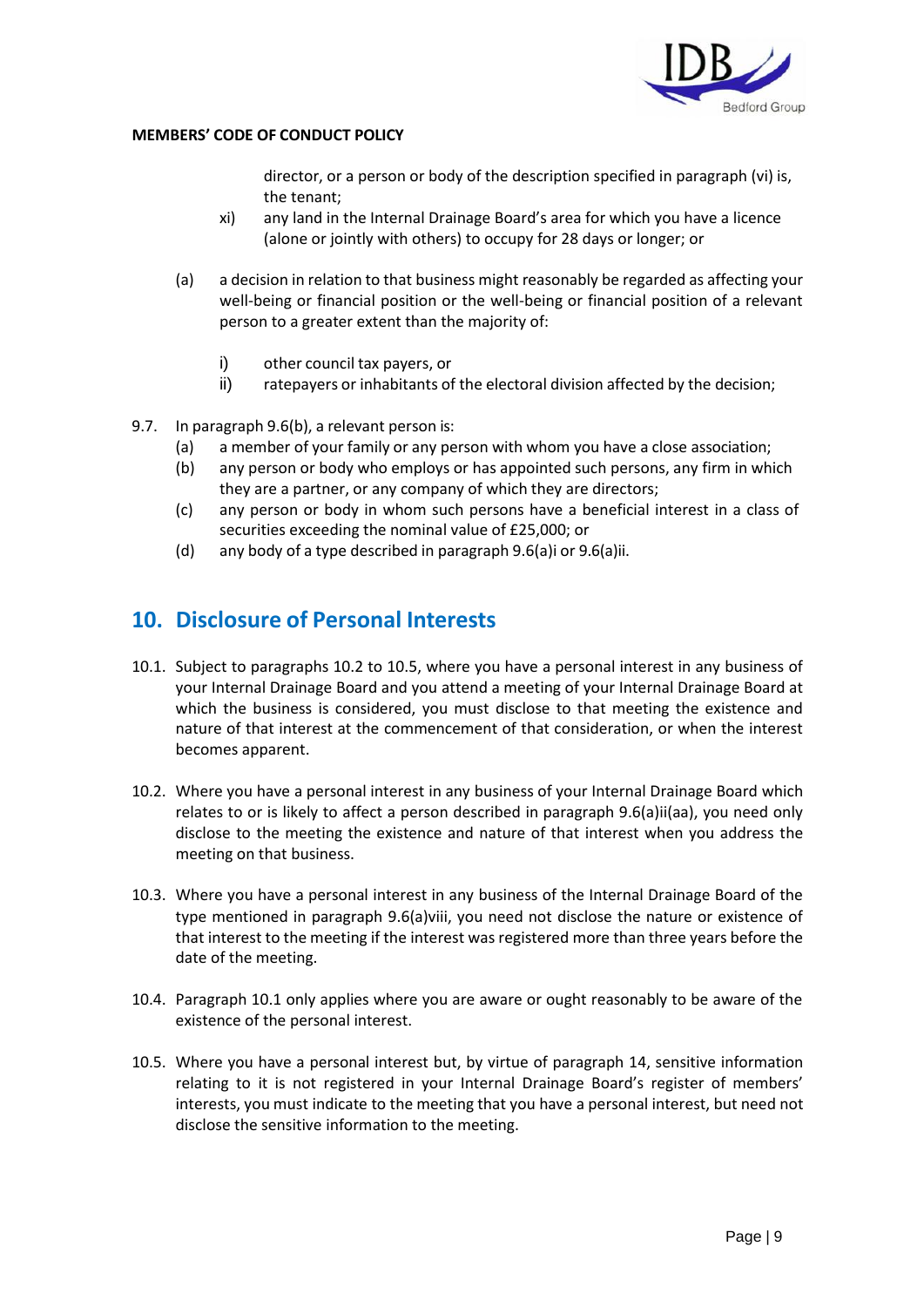

# <span id="page-9-0"></span>**11. Prejudicial Interest Generally**

- 11.1. Subject to paragraph 11.2, where you have a personal interest in any business of your Internal Drainage Board you also have a prejudicial interest in that business where the interest is one which a member of the public with knowledge of the relevant facts would reasonably regard as so significant that it is likely to prejudice your judgement of the public interest.
- 11.2. You do not have a prejudicial interest in any business of the Internal Drainage Board where that business:
	- (a) does not affect your financial position or the financial position of a person or body described in paragraph 9;
	- (b) does not relate to the determining of any approval, consent, licence, permission or registration in relation to you or any person or body described in paragraph 4; or
	- (c) relates to the functions of your Internal Drainage Board in respect of:
		- i) an allowance, payment or indemnity given to members;
		- ii) any ceremonial honour given to members; and
		- iii) setting drainage rates or a special levy under the Land Drainage Act 1991.

# <span id="page-9-1"></span>**12. Effect of Prejudicial Interests on Participation of Debate**

12.1. Prejudicial interest shall be treated as set out in the Board's Standing Orders, Order of debate:

*'Members must declare where they have an interest in a matter to be discussed, the Chairman then deciding what if any part the member can take in any ensuing discussion and whether the member can vote'*

# **PART 3**

# **REGISTRATION OF MEMBERS' INTERESTS**

# <span id="page-9-2"></span>**13. Registration of Members' Interests**

- 13.1. Subject to paragraph 14, you must, within 28 days of:
	- (a) this Code being adopted by or applied to your Internal Drainage Board; or
	- (b) your election or appointment to office (where that is later), register in your Internal Drainage Board's register of members' interests details of your personal interests where they fall within a category mentioned in paragraph 9.6, by providing written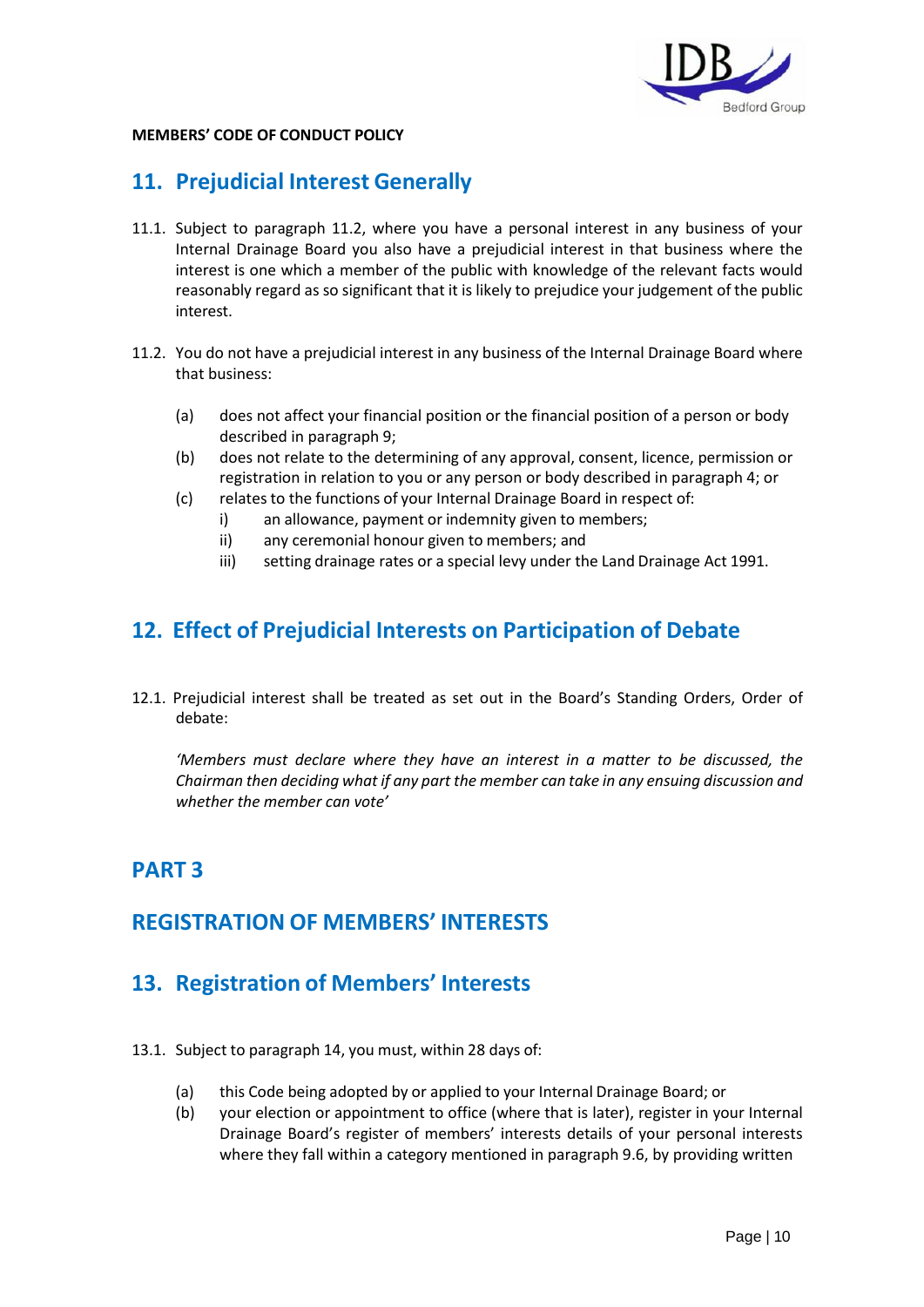

notification to your Internal Drainage Board's Chief Executive (thisis usually done by completing a Declaration of Interests form).

13.2. Subject to paragraph 14, you must, within 28 days of becoming aware of any new personal interest or change to any personal interest registered under paragraph 13.1, register details of that new personal interest or change by providing written notification to your Internal Drainage Board's Chief Executive (this is usually done by completing a new Declaration of Interests form).

# <span id="page-10-0"></span>**14. Sensitive Information**

- 14.1. Where you consider that the information relating to any of your personal interests is sensitive information, and your Internal Drainage Board's Chief Executive agrees, you need not include that information when registering that interest, or, asthe case may be, a change to that interest under paragraph 14.
- 14.2. You must, within 28 days of becoming aware of any change of circumstances which means that information excluded under paragraph 14.1 is no longer sensitive information, notify your Internal Drainage Board's Chief Executive asking that the information be included in your Internal Drainage Board's register of members' interests.
- 14.3. In this Code, "sensitive information" means information whose availability for inspection by the public creates, or is likely to create, a serious risk that you or a person who lives with you may be subjected to violence or intimidation.